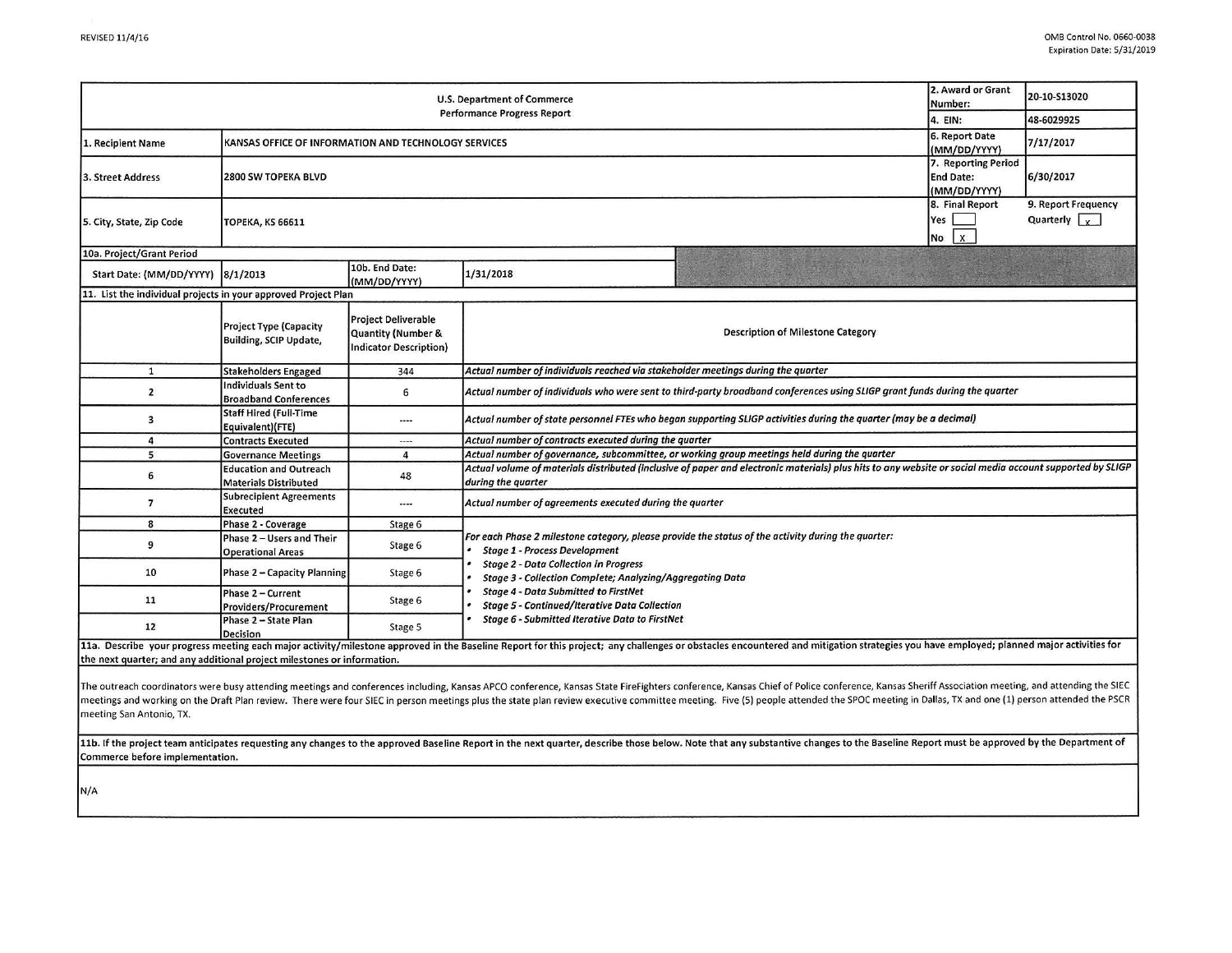ù.

## 11c. Provide any other information that would be useful to NTIA as it assesses this project's progress.

Our SLIGP team had prepared a Firstnet state plan evaluation booklet which was reviewed with the SIEC state plan executive committee prior to the FirstNet and AT&T state plan delivery meeting. We believe that the SIEC comm prepared for the FirstNet and AT&T meeting and asked many questions for clarification. The SIEC committee made a recomendation for the SPOC to remain in contact with AT&T.

## 11d. Describe any success stories or best practices you have identified. Please be as specific as possible.

See Above 12. Personnel

12a. If the project is not fully staffed, describe how any lack of staffing may impact the project's time line and when the project will be fully staffed.

N/A

| Job Title                                       | FTE%                                                                                                                                  |                            | Project (s) Assigned                                          |                      |                               |                   |                 |                                         | Change                                   |
|-------------------------------------------------|---------------------------------------------------------------------------------------------------------------------------------------|----------------------------|---------------------------------------------------------------|----------------------|-------------------------------|-------------------|-----------------|-----------------------------------------|------------------------------------------|
| <b>SWIC</b>                                     | 0.54                                                                                                                                  |                            | Provide oversight of all SLIGP activities                     |                      |                               |                   |                 |                                         | No Change                                |
| <b>OEC Trainer</b>                              | 0.00                                                                                                                                  |                            | Dissemination of SLIGP information to general public          |                      |                               |                   |                 |                                         | No Change                                |
| <b>OEC Trainer</b>                              | 0.00                                                                                                                                  |                            | Dissemination of SLIGP information to general public          |                      |                               |                   |                 |                                         | No Change                                |
| Outreach Coordinator                            | 1.00                                                                                                                                  |                            | Education and outreach of PSBN to general public              |                      |                               |                   |                 |                                         | No Change                                |
| Outreach Coordinator                            | 1.00                                                                                                                                  |                            | Education and outreach of PSBN to general public<br>No Change |                      |                               |                   |                 |                                         |                                          |
| <b>Grant Administrator</b>                      | 1.00                                                                                                                                  |                            | Administer SLIGP grant<br>No Change                           |                      |                               |                   |                 |                                         |                                          |
| 13. Subcontracts (Vendors and/or Subrecipients) |                                                                                                                                       |                            |                                                               |                      |                               |                   |                 |                                         |                                          |
|                                                 | 13a. Subcontracts Table - Include all subcontractors. The totals from this table must equal the "Subcontracts Total" in Question 14f. |                            |                                                               |                      |                               |                   |                 |                                         |                                          |
| Name                                            |                                                                                                                                       | <b>Subcontract Purpose</b> |                                                               | RFP/RFQ Issued (Y/N) | Contract<br>Executed<br>(Y/N) | <b>Start Date</b> | <b>End Date</b> | <b>Total Federal Funds</b><br>Allocated | <b>Total Matching Funds</b><br>Allocated |
| KUCR                                            | GIS, data processing, mapping                                                                                                         |                            | Vendor                                                        | N                    | Y                             | 7/21/2015         | 8/31/2015       | \$32,155.00                             | \$0.00                                   |
| GIS, data processing, mapping<br>KUCR           |                                                                                                                                       |                            | Vendor                                                        | N                    | Y                             | 10/26/2015        | 12/31/2015      | \$25,495.00                             | \$0.00                                   |
|                                                 |                                                                                                                                       |                            |                                                               |                      |                               |                   |                 | \$57,650.00                             |                                          |
|                                                 | 13b. Describe any challenges encountered with vendors and/or subrecipients.                                                           |                            |                                                               |                      |                               |                   |                 |                                         |                                          |
|                                                 |                                                                                                                                       |                            |                                                               |                      |                               |                   |                 |                                         |                                          |